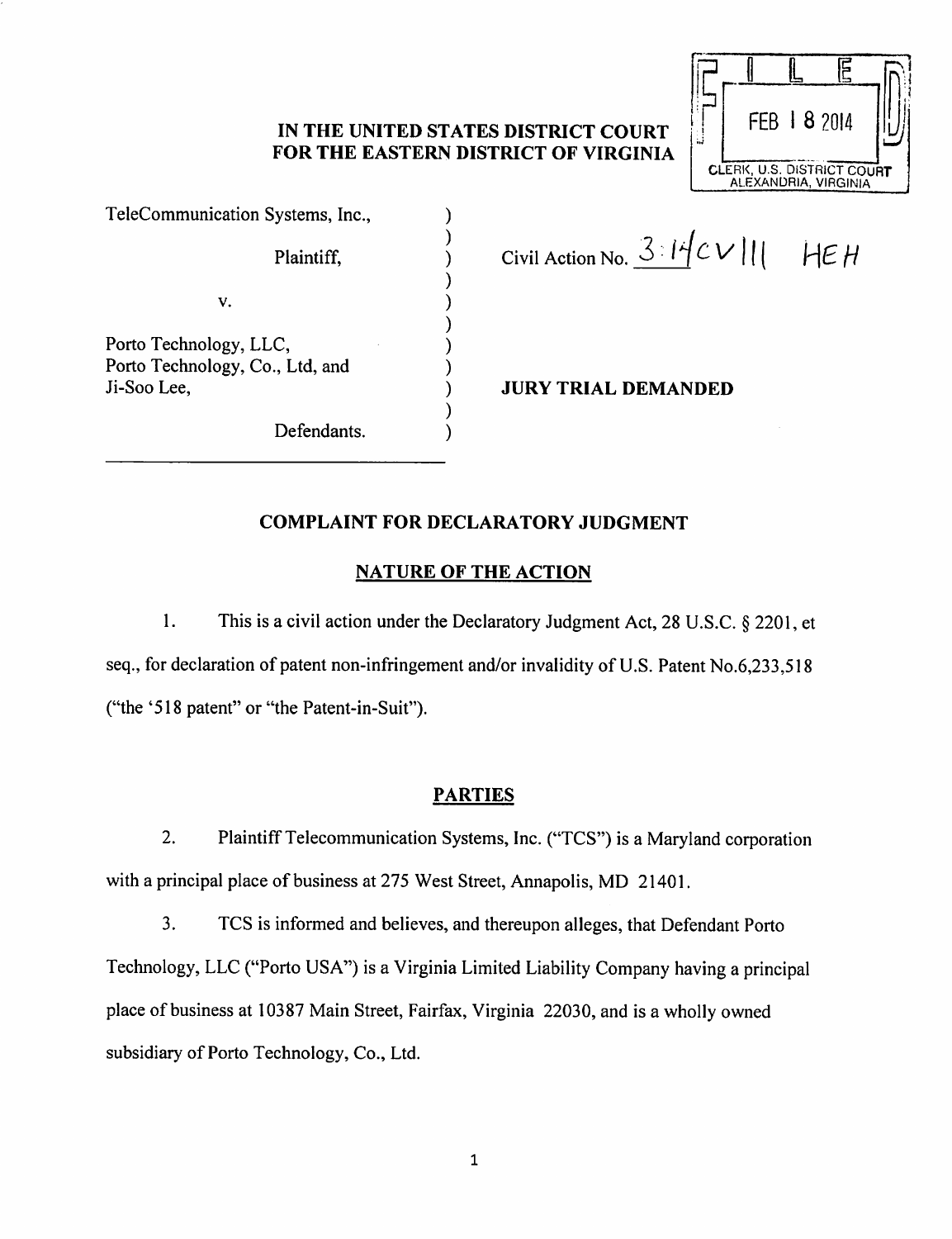4. TCS is informed and believes, and thereupon alleges, that Defendant Porto Technology, Co., Ltd ("Porto Korea") is a corporation formed under the laws of the Republic of Korea with its principal place of business at #102,1302 Dukyoungdaero, Gwonsun-gu, Suwonsi, Gyunggido, Republic of Korea.

5. TCS is informed and believes, and thereupon alleges, that Defendant Ji-Soo Lee is an individual citizen of The Republic of Korea, residing at 120-1101 SamMaeul Hanyang APT 1121 Hogye-dong, Dongan-gu, Anyang-si, Gyungki-do, Republic of Korea.

#### *JURISDICTION AND* VENUE

6. This Court has personal jurisdiction over Defendants Porto Korea and Ji-Soo Lee by virtue of 35 U.S.C. §293.

7. This Court also has personal jurisdiction over Defendants Porto Korea, Porto USA, and Ji-Soo Lee by virtue of their continuous, systematic contacts with the Commonwealth of Virginia and this Judicial District, and by virtue of its purposeful availment of the resources of this Judicial District. See, e.g., **Porto Technology, Co. Ltd. et al v. Cellco Partnership D/B/A Verizon Wireless,** Civ. A. No. 3:12cv 678-HEH (E.D.Va. September 9, 2012), and **Porto Technology, Co. Ltd. et al. v. Cellco Partnership D/B/A Verizon Wireless,** Civ. A. No. 3:13-cv-265-HEH (E.D. Va. April 26, 2013).

8. This Court has subject matter jurisdiction pursuant to 28 U.S.C. §§ 1331, 1332, 1338 and 2201.

9. Venue is proper in this Judicial District pursuant to 28 U.S.C. § 1391 and 35 U.S.C. §293.

 $\overline{2}$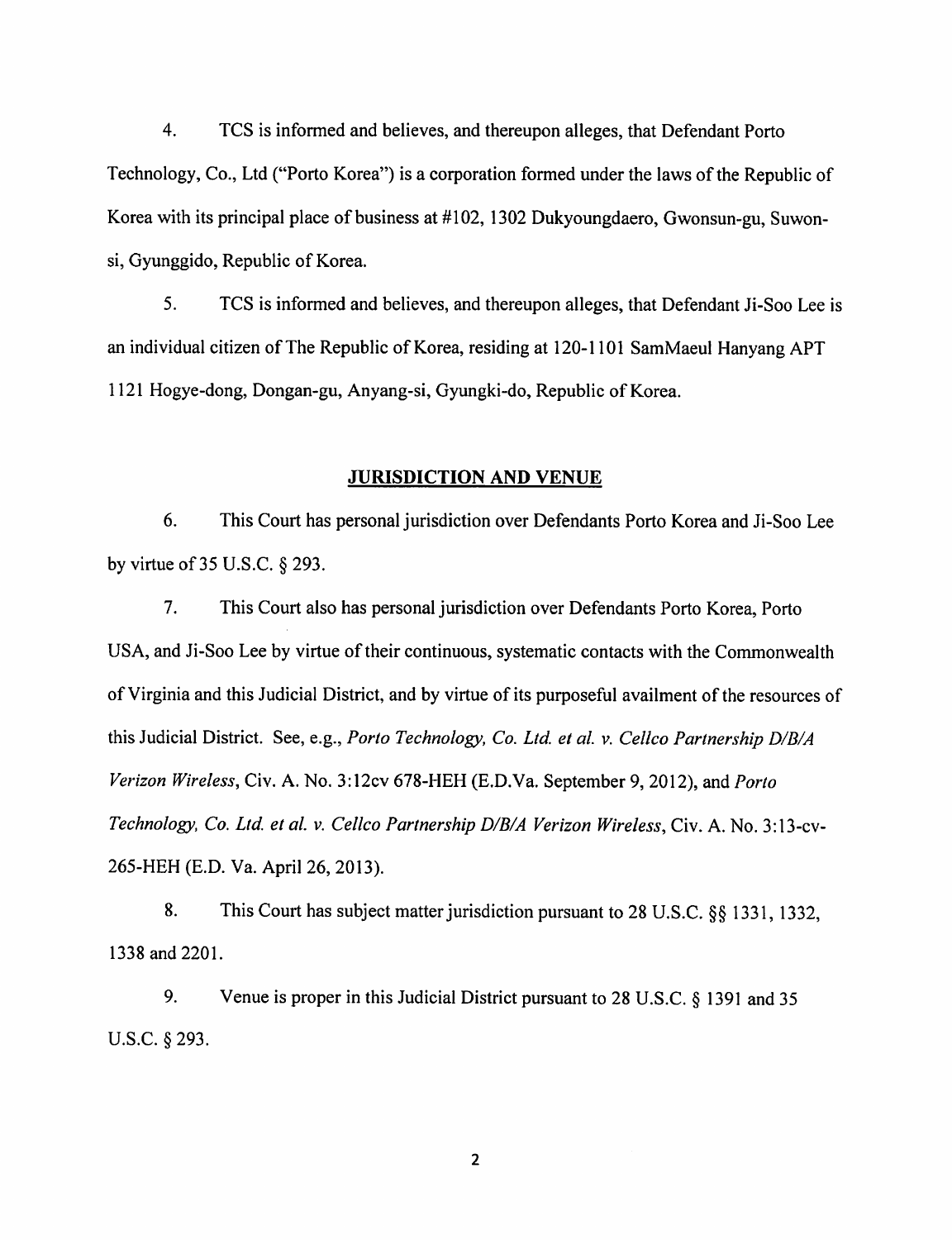## *FACTUAL BACKGROUND*

10. TCS is a publicly traded company (NASDAQ:TSYS), and a leading provider of mission-critical wireless data solutions to carriers enterprise and government customers (including those residing in this Judicial District). TCS's wireless data offerings include location-based 9-1-1 services and messaging and location service infrastructure for wireless operators, and encrypted satellite communications for government customers.

11. TCS is heavily dependent on research and development, and the patenting of its innovations, for its success and continued growth. To date, TCS has been granted over three hundred (340) U.S. patents.

12. On September 20, 2012, Defendants Porto Korea and Porto USA filed a patent infringement complaint in this Judicial District against Cellco Partnership D/B/A Verizon Wireless ("Cellco"), Civ. A. No. 3:12cv 678, and assigned to the Richmond Division and Judge Henry Hudson.

13. The Complaint alleged that Cellco infringed the '518 patent, directly and indirectly, by offering for sale cellular telephones with "VZ Navigator Software," and by actively inducing others to infringe, and contributing to the infringement by others.

14. VZ Navigator Software is made and sold to Cellco by TCS.

15. Civil Action No. 3:12cv678 was dismissed for lack of standing on April 22, 2013 by order of Judge Hudson, after it came to light that that Plaintiffs Porto Korea and Porto USA did not have all necessary rights to enforce the '518 patent.

16. Civil Action No. 3:13cv265 was filed on April 26, 2013 as an attempt to cure the lack of standing problem, by including the purported owner of the '518 patent, Ji-Soo Lee.

3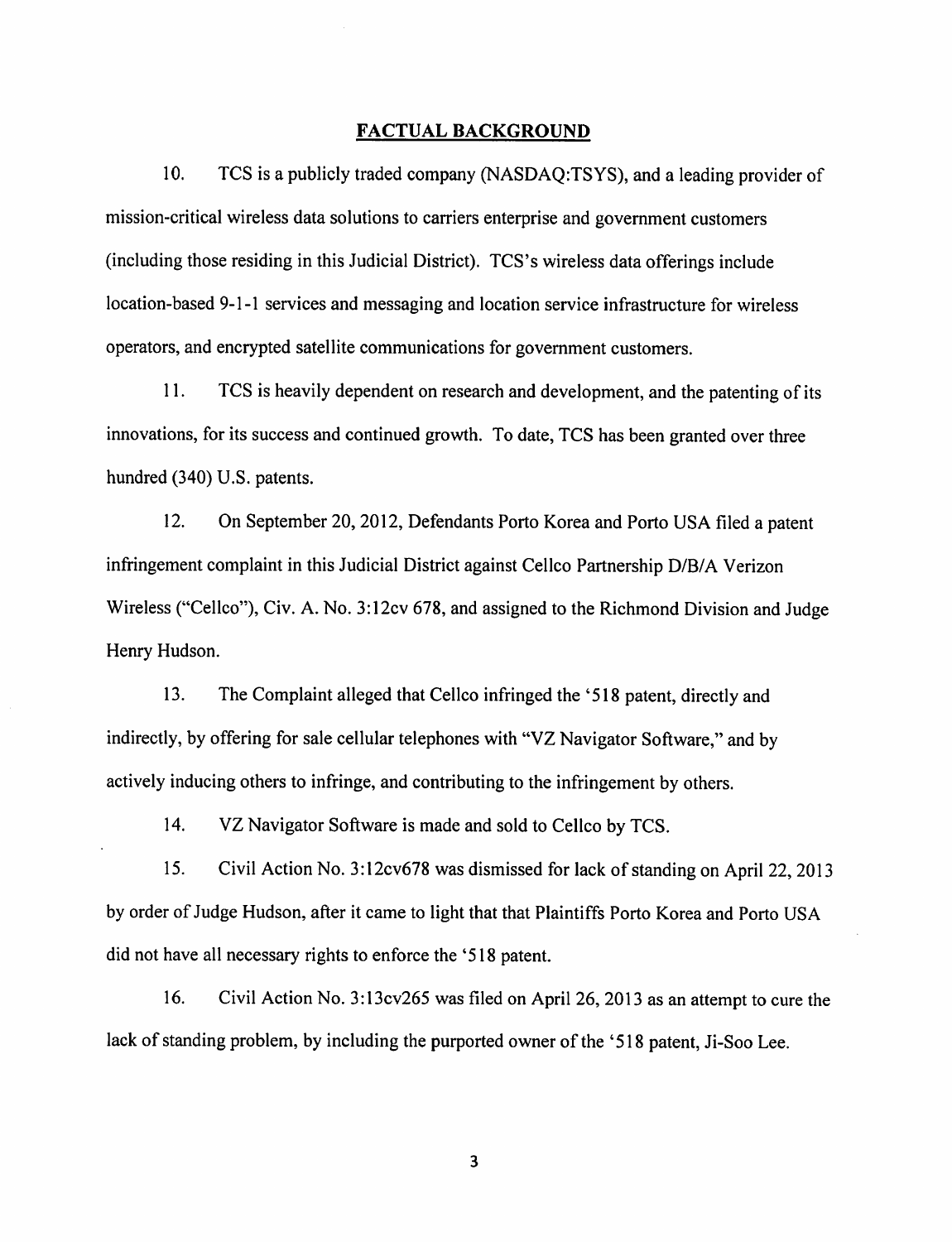17. According to a First Amended Complaint in Civ. A. No. 3:13cv265, Ji-Soo Lee is the owner, by assignment, of the entire right, title and interest in the '518 patent.

18. The First Amended Complaint contained the same allegations against the "VZ Navigator Software" as was stated in the prior Civ. A. No. 3:12cv678.

19. Recently, Civ. A. No. 3:13cv265 was dismissed with prejudice as to Cellco. However, TCS was requested to participate in court ordered mediation that led to an agreed-to dismissal, and TCS was subpoenaed to give discovery documents and testimony.

20. Through the two previous law suits against Cellco, and in the course of mediation talks, it became apparent that Porto Korea, Porto USA and/or Ji-Soo Lee, regard TCS as an infringer of the '518 patent.

21. In pleadings filed in both prior litigations against Cellco, it has become apparent to TCS that Porto USA and Porto Korea, and by association, Ji-Soo Lee, view TCS's VZ Navigator product to be an infringement of the '518 patent, either directly or indirectly.

22. As a result of the pleadings filed in the Cellco complaints, an actual controversy exists between Porto USA, Porto Korea and Ji-Soo Lee regarding the invalidity of the '518 patent, and/or non-infringement of TCS's VZ Navigator and/or similar software products and methods.

23. Defendants, in the aforementioned suits against Cellco, have asserted that Ji-Soo Lee is the owner of the '518 patent, entitled "Method and System for Providing An Image Vector-Based Traffic Information." A copy of the '518 patent is attached hereto as Exhibit 1.

4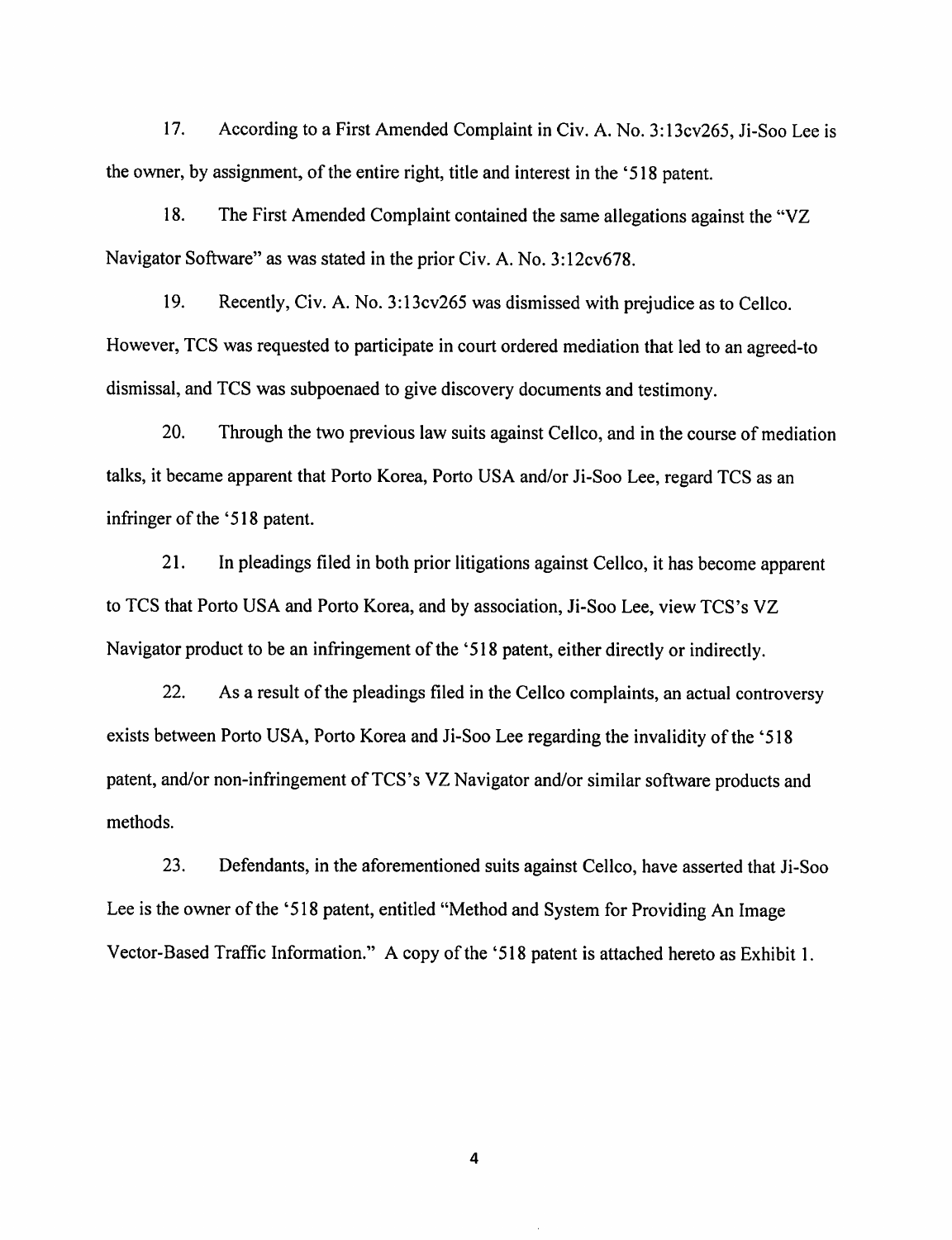# *CLAIM FOR RELIEF - DECLARATION OF NON-INFRINGEMENT AND/OR INVALIDITY OF THE '518 PATENT*

24. TCS incorporates by reference and realleges each of the allegations set forth in Paragraphs 1-24 above.

25. TCS has not and does not directly infringe, indirectly infringe, contribute to, or induce infringement of any valid and enforceable claim of the '518 patent.

26. One or more claims of the '518 patent, including at least claim 1, is invalid for violation of one or more provisions of 35 U.S.C. §§ 102, 103, 112 and/or 282.

27. TCS is entitled to offer its products and services, including the VZ Navigator and similar or related offerings under different brand names, without interference by Porto USA, Porto Korea and/or Ji-Soo Lee.

## *DEMAND FOR JURY TRIAL*

28. TCS demands a trial by jury on all issues so triable.

### *REQUESTED RELIEF*

WHEREFORE, TCS requests that:

a. This Court enter a judgment declaring that one or more claims of the '518 patent is invalid;

b. This Court enter a judgment declaring that TCS has not directly infringed, contributorily infringed, or induced others to infringe any valid and enforceable claim of the '518 patent;